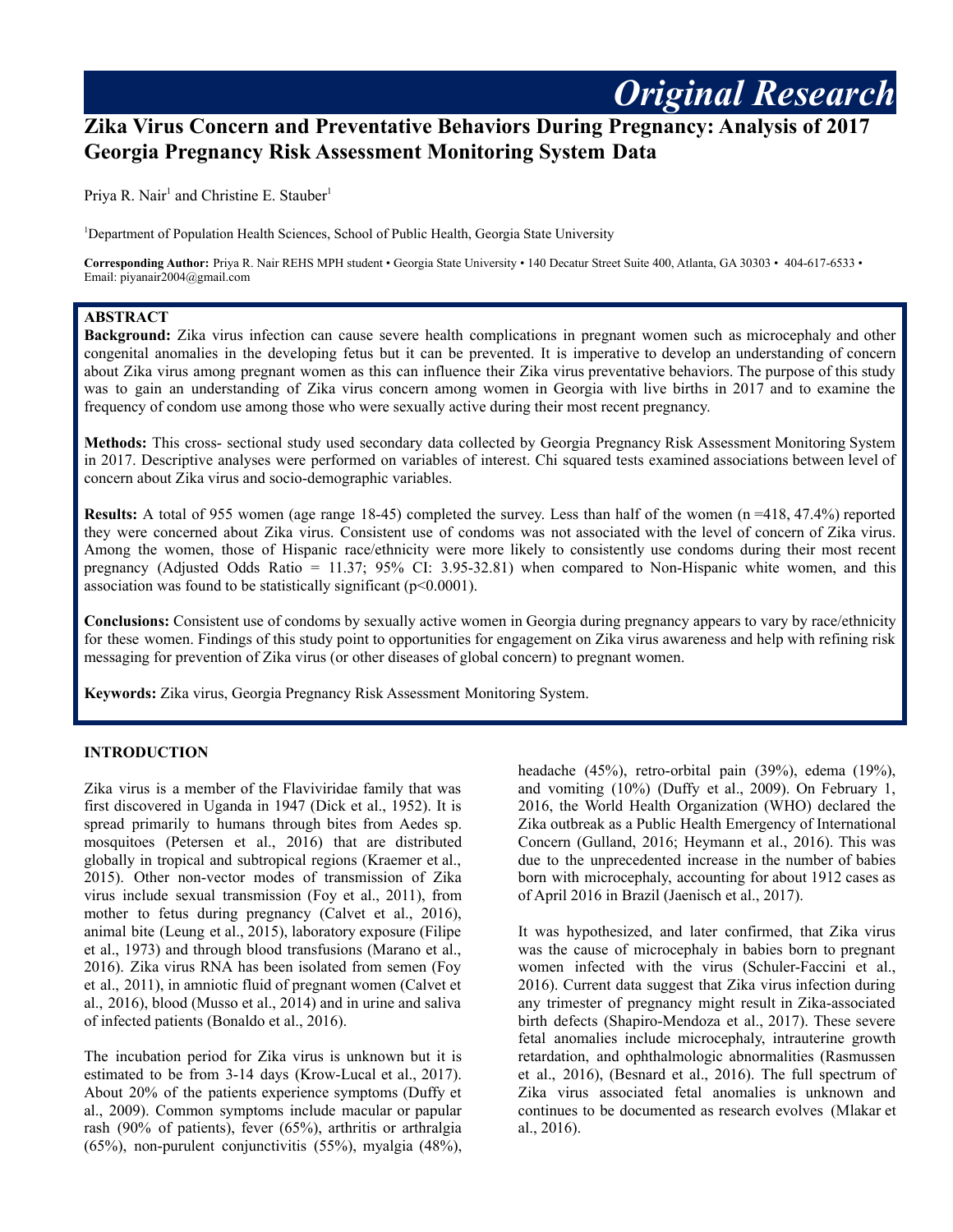To date, there have been no locally transmitted (mosquito to human) cases of Zika virus in Georgia (Nguyen et al., 2018) however travel-related cases of Zika virus have been reported in Georgia since December 2015 (Georgia Department of Public Health (DPH)). In addition, Georgia harbors at least 60 different mosquito species with each having a different larval habitat, several of which are known vectors of Zika virus and other exotic arboviruses, and so the potential for carrying and transmitting infectious diseases, including Zika virus infection, cannot be ruled out (Nguyen et al., 2018). Mosquito surveillance in Georgia has determined that *Ae. Albopictus*, a competent Zika virus vector, is present in every county in Georgia (Womack et al., 1995) and has noted *Ae. Ageypti* to be found in Muscogee county in Georgia (Rustin et al., 2017). Further, there may be a large pool of international travelers in Georgia as the world's busiest airport known as Hartsfield Jackson Airport is in Atlanta, Georgia. It is possible that pregnant women or their partners who are Georgia residents would travel to Zika virus-endemic areas and become infected. In addition, there could be persons from Zika virus-endemic areas that move to Georgia.

Presently, there is no vaccine or treatment other than supportive therapy for persons infected with Zika virus (Plourde & Bloch, 2016). Pregnant women must avoid visiting Zika virus endemic areas due to the risk of brain malformation of the fetus (Singh et al., 2018). They must protect themselves from mosquito bites which can be done by using air conditioning or window and door screens when indoors, using insect repellents and wearing long sleeves and pants when outdoors (Hennessey et al., 2016). Given the potential risks of maternal Zika virus infection and the knowledge that Zika virus is sexually transmitted, pregnant women whose partners have or are at risk for Zika virus infection should consider using condoms or abstaining from sexual intercourse (Oster et al., 2016). However, what Zika virus preventative behaviors pregnant women take depend on their concern for Zika virus, as risk perception can be the driver for health-related behavioral changes (Ferrer & Klein, 2015).

# **Purpose of Research**

Given the severity of Zika virus associated birth defects in newborns and the potential for pregnant women to acquire travel related Zika virus infection in Georgia, it is timely to assess the concern about Zika virus among pregnant women and their Zika virus prevention-associated behaviors. There is limited knowledge of concern about Zika virus and on the behavior of condom use among women in Georgia during their most recent pregnancy in 2016, when the Zika virus epidemic was at its height. Since the study population comprises women in Georgia who already gave live birth in 2017, the purpose of this study was to develop an understanding of concern about Zika virus amongst these women during the global outbreak and to examine condom use among those who were sexually active during their most recent pregnancy.

# **Research Aims**

1. Describe the concern about Zika virus among Georgia women with live birth in 2017.

2. Examine the frequency of condom use among those sexually active women with live birth in 2017 in Georgia and association with Zika virus concern and other socio-demographic factors.

# **METHODS**

A quantitative, descriptive, cross-sectional survey research design was utilized to assess the level of concern about Zika virus among the study population. This study used existing secondary data that was collected through the Pregnancy Risk Assessment Monitoring System (PRAMS), an ongoing, state-level, population-based surveillance system of the Centers for Disease Control and Prevention (CDC) for selected maternal behaviors and experiences that occur before, during, and shortly after pregnancy.

# **Study population**

The sample for this study consisted of women who met the eligibility criteria for GA PRAMS. The eligibility criteria for these women is that they must be a resident of Georgia and must have given birth to a live baby within 2017. Even if these women have had multiple births, only one infant from a multiple birth is randomly selected to be included in the sampling frame.

# **Study Questionnaire**

This study examined GA PRAMS data collected from PRAMS Phase 8 questionnaire for 2017, as these were the most current data available at the time of analysis. The GA PRAMS Phase 8 questionnaire consisted of 91 questions about a variety of topics relating to a mother's attitudes, knowledge, and behaviors before, during, and shortly after pregnancy. It consisted of 3 parts: the first part was core questions common to all States participating with PRAMS, second was standard questions developed by CDC that are made available to Georgia, and the third part included the Zika virus supplement (up to 12 additional questions) which was designed to collect information on Zika virus. This study primarily focused on the questions from the Zika virus supplement related to Zika virus concern and condom use behavior.

# **Data collection**

Eligible women in Georgia were sent a GA PRAMS questionnaire 2-6 months post-delivery, along with an introductory letter, a brochure about GA PRAMS, a calendar, a consent letter, and a resource brochure that included telephone numbers for various Georgia programs. If surveys were not returned by mail, attempts were made to conduct the survey over the phone. In addition, as a response incentive, these women received a \$10 Walmart gift card as a reward for their participation. The GA PRAMS data were then submitted to the CDC on a yearly basis once the questionnaires are returned. The data were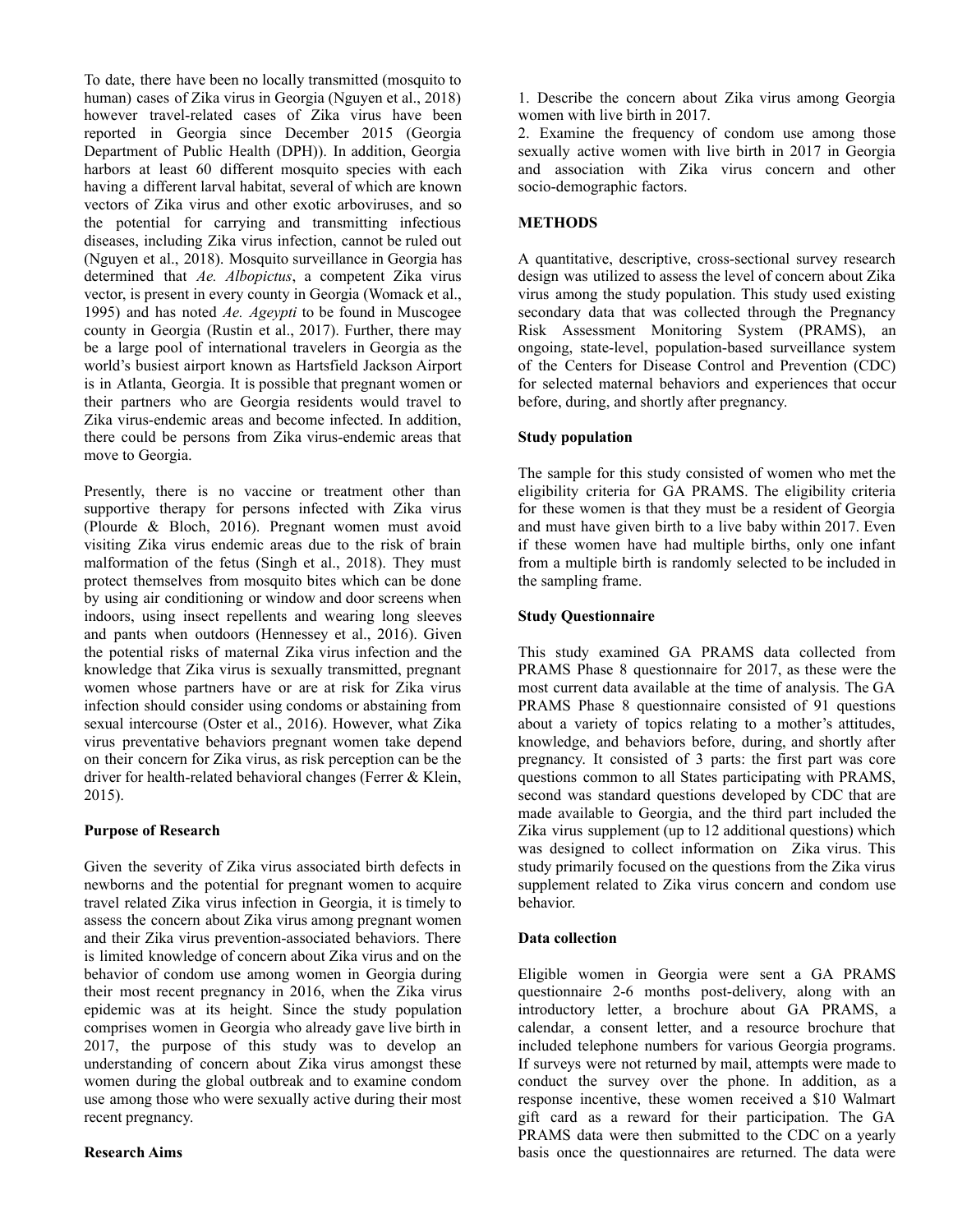weighted and stratified so that subpopulations of public health interest, such as mothers of low-birth infants, teen mothers etc., are oversampled to draw stronger conclusions.

# **Measures**

The independent variable chosen was the level of concern of Zika virus of the women during their recent pregnancy: These categories grouped include: 1. "Very worried"/"Somewhat worried": 2. "Not worried": and 3. "Never heard about Zika virus". Additionally, the outcome variable concentrated on frequency of condom use behavior was dichotomized into two categories – Those who used condoms "Every time" / "Never had sex during pregnancy" was combined into one category as these were considered as sound preventative behavior practices to prevent Zika virus infections through sex during pregnancy. Those who used condoms sometimes or never used condoms were grouped together into another category.

A number of demographic variables were considered in the analysis: self-reported race/ethnicity categorized as Non-Hispanic black, Non-Hispanic White, Hispanic and other; maternal age grouped into categories: less than 20 years, 20-29 years and over 30 years of age; maternal education categorized as less than high school, some college, college graduate; income level categorized as  $\langle$ \$20,000, \$20,000-\$36,000, \$36000-\$48,000 and >\$48,000; and marital status as married or not married. Maternal county of residence was classified as Urban or Rural. The classification criteria were based on the urban-rural classification scheme for U.S. counties and county-equivalent entities developed by the National Center for Health Statistics.

# **Analysis**

Since GA PRAMS uses a complex survey design, complex survey procedures to incorporate sampling weights were utilized for analysis of data. Descriptive analyses were performed on independent variables to describe the study population. Next, bivariate analyses using Rao–Scott Chi square tested associations between concern about Zika virus and socio-demographic variables of the study population. Then, another bivariate analysis using Rao–Scott Chi square tested associations between frequency of condom use and socio-demographic variables of the study population. Multivariate analyses were completed with logistic regression using selected independent variables that included maternal race, maternal age, maternal level of education, and marital status was conducted to predict the outcome variable such as the behavior of consistent condom

use when having sex during pregnancy. Odds ratios and 95% confidence intervals in both unadjusted and adjusted models were computed. Statistical significance level was set at p-value of 0.05. All analyses were conducted in SAS 9.4.

# **RESULTS**

Shown in Table 1 are demographic characteristics. This study used 2017 data, with a total sample size of 1,362 women, out of which 955 women responded, representing an unweighted response rate of 70%. Of the respondents, the predominant race was Non-Hispanic White, and median age was 29 years. In accordance with this age composition, the most reported marital status was "married." Thirty-five percent of respondents were college educated. The most frequently reported income bracket was over \$48,000 per year, and most (84.1%) respondents lived in urban counties.

Presented in Table 2 and Table 3 are the results from the bivariate analyses. As noted in Table 2, significant differences were found in the distribution of the level of concern about Zika virus for all the demographic variables. Overall, less than half of the women in Georgia (47.4%; 95% CI: 42.8-52.0) were reported to be concerned about getting infected with Zika virus.

Less than a quarter, about 11.5%, reported that they never heard of Zika virus. Among these women, most (67%) appeared to be between 20-29 years. As noted in Table 3, there was no significant association (p=0.40) with level of concern about Zika virus and consistent condom use behavior among sexually active women. Overall, among sexually active respondents (N=844) only 8.8% used condoms consistently during their most recent pregnancy. Most of these were Hispanic (54.8%; 95% CI: 38.7-70.9) (p<0.0001) and not married (40.4%; 95% CI: 33.9-46.9) (p<0.03). Among all women, 9.3% reported that they never had sex during pregnancy. For this study, these participants were excluded from analysis.

In the final adjusted models, as shown in Table 4, even after controlling for all other covariates we did not find a statistically significant association between consistent condom use and level of concern about Zika virus. The study found that among sexually active women, those of Hispanic origin were associated with a greater likelihood of consistently using condoms than respondents of other racial origins (adjusted OR = 11.379; 95% CI: 3.946-32.814) and this association was found to be statistically significant  $(p<0.0001)$ .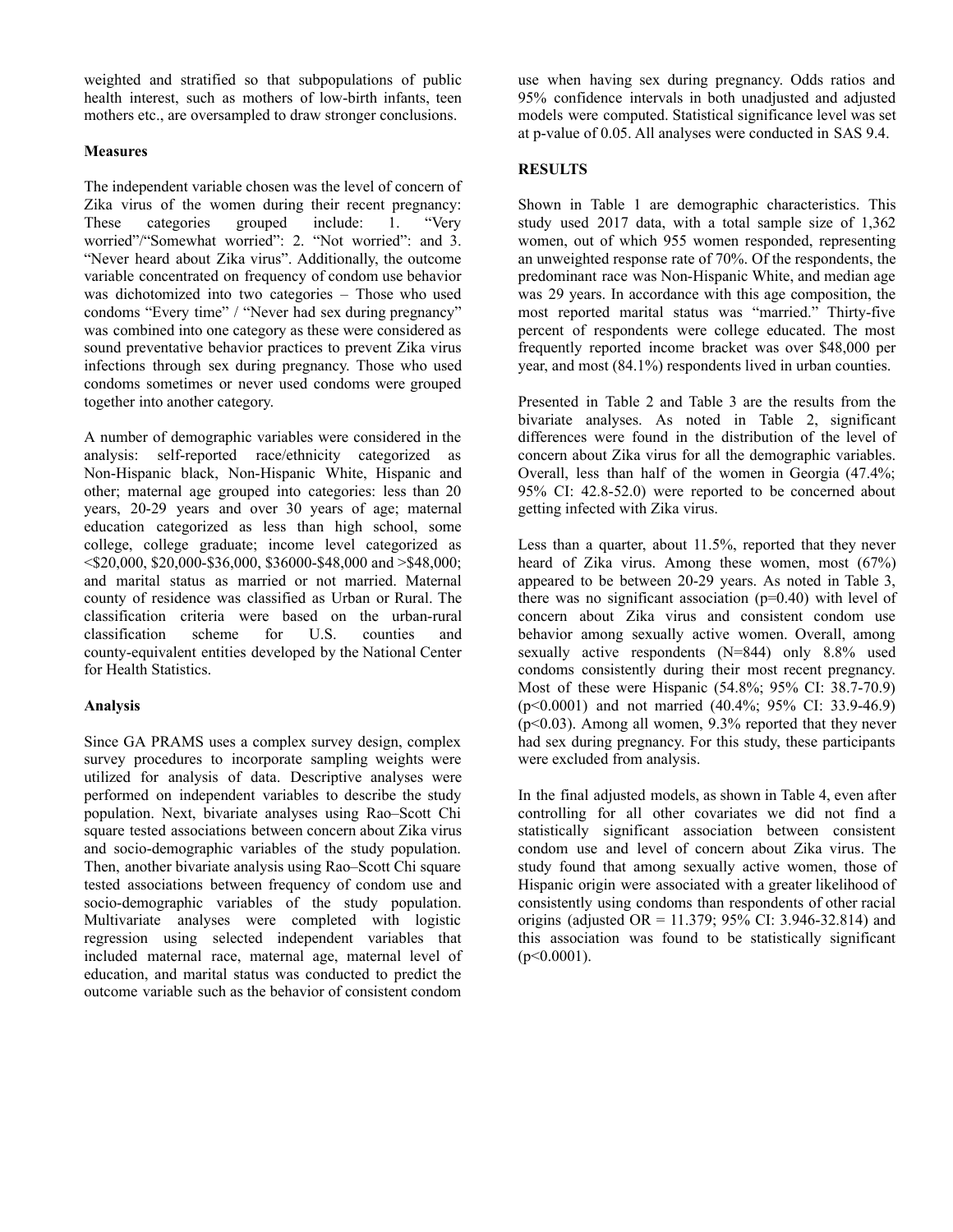Table 1 *Sample Characteristics*

| sample Unaracteristics                    |         |               |
|-------------------------------------------|---------|---------------|
| Variable                                  | N       | $\frac{1}{2}$ |
| Age                                       | 29      | $25 - 33*$    |
| <b>Education</b>                          |         |               |
| Less than High School                     | 16714   | 13.5          |
| High School Graduate                      | 34932   | 28.2          |
| Some College                              | 2834372 | 22.9          |
| College graduate                          | 43726   | 35.3          |
| <b>Mother's Race/Ethnicity</b>            |         |               |
| Non-Hispanic White                        | 51419   | 41.7          |
| Non-Hispanic Black                        | 41551   | 33.7          |
| Hispanic                                  | 20263   | 16.4          |
| Non-Hispanic Other                        | 9943    | 8.0           |
| <b>Married</b>                            | 124419  |               |
| Yes                                       | 74624   | 59.9          |
| N <sub>0</sub>                            | 49795   | 40.0          |
| <b>Maternal county of residence</b>       |         |               |
| Urban                                     | 103896  | 84.1          |
| Rural                                     | 19618   | 15.8          |
| Income in the 12 months prior to delivery |         |               |
| $<$ \$20,000                              | 30372   | 29.57         |
| \$20,000-\$36,000                         | 18402   | 17.9          |
| \$36,000-\$48,000                         | 12476   | 12.1          |
| \$48,000 or more                          | 41459   | 40.3          |
| Note: *IQR-Interquartile range            |         |               |

#### Table 2

*Socio-demographic characteristics of participants by concern of Zika virus*

| Participant             | Concerned                   | <b>Not Concerned</b>     | Never heard about              | <b>Total</b> | Chi-square  |
|-------------------------|-----------------------------|--------------------------|--------------------------------|--------------|-------------|
| <b>Characteristics</b>  | N (%), 95%CI                | N (%), 95%CI             | Zika virus<br>$N$ (%), (95%CI) | N(%          | p-value     |
|                         |                             |                          |                                |              |             |
| Total                   | 418 (47.4%)                 | 403 (41.0%)              | $119(11.5\%)$                  | 940 (98.4%)  |             |
| Age, years              |                             |                          |                                |              |             |
| $\leq$ 20 s             | $10(3.8), (1.2-6.5)$        | $18(6.4), (2.7-10.1)$    | $14(21.6), (10.4-32.9)$        | 42(6.9)      |             |
| $20 - 29$               | 158 (42.1), (35.5-48.7)     | 180 (48.9), (41.6-56.1)  | $67(59.7), (46.5-73.0)$        | 405 (46.9)   |             |
| 30 or older             | $250(53.9)$ , $(47.3-60.5)$ | 205 (44.6), (37.4-51.7)  | $38(18.5), (8.2-28.8)$         | 493 (46.0)   | $< 0.0001*$ |
|                         |                             |                          |                                |              |             |
| <b>Education</b>        |                             |                          |                                |              |             |
| Less than High School   | $62(14.1), (9.7-18.6)$      | $47(9.6)$ , $(5.4-13.9)$ | 24 (24.9), (13.4-36.4)         | 133(13.5)    |             |
| High School Grad        | $102(22.9), (17.3-28.5)$    | 114 (27.7), (21.2-34.2)  | 58 (50.5), (36.8-64.1)         | 274 (28.0)   |             |
| Some College            | 99 (22.4), (16.7-28.0)      | $116(24.7), (18.4-30.9)$ | $28(14.7), (5.3-24.1)$         | 243(22.5)    | $< 0.0001*$ |
| College grad            | 153 (40.4), (33.9-46.9)     | 124 (37.8), (30.8-44.8)  | $7(9.8), (1.7-17.9)$           | 284 (35.8)   |             |
| Mother's race/ethnicity |                             |                          |                                |              |             |
| NH White                | 187 (46.1), (39.5-52.7)     | 133 (39.1), (32.0-46.28) | $31(32.3), (19.6-45.1)$        | 351 (41.6)   |             |
| NH Black                | $125(23.6), (17.9-29.4)$    | $210(40.8), (33.6-48.1)$ | $71(49.5), (36.0-63.1)$        | 406(33.6)    |             |
| Hispanic                | 85 (22.8), (17.4-28.3)      | 33 (10.4), (6.2-14.7)    | $11(12.1), (4.0-20.3)$         | 129(16.5)    | $0.0002*$   |
| NH Other                | $19(7.2), (3.6-10.9)$       | $(9.5), (5.2-13.7)$      | $6(5.8), (0-12.1)$             | 48(8.0)      |             |
|                         |                             |                          |                                |              |             |
| <b>Married</b>          |                             |                          |                                |              |             |
| Yes                     | 274(67.6) (61.3-73.8)       | $221(56.8) (49.6-63.9)$  | $44(38.2)$ $(25.1-51.3)$       | 539 (59.7)   | $0.0003*$   |
| No                      | $144(32.3)$ (26.1-38.6)     | 182(43.1) (36.0-50.3)    | $75(61.7) (48.6 - 74.8)$       | 401 (40.2)   |             |
|                         |                             |                          |                                |              |             |

 $\textit{Note:}$  \* A p-value  $\leq\!0.05$  was considered statistically significant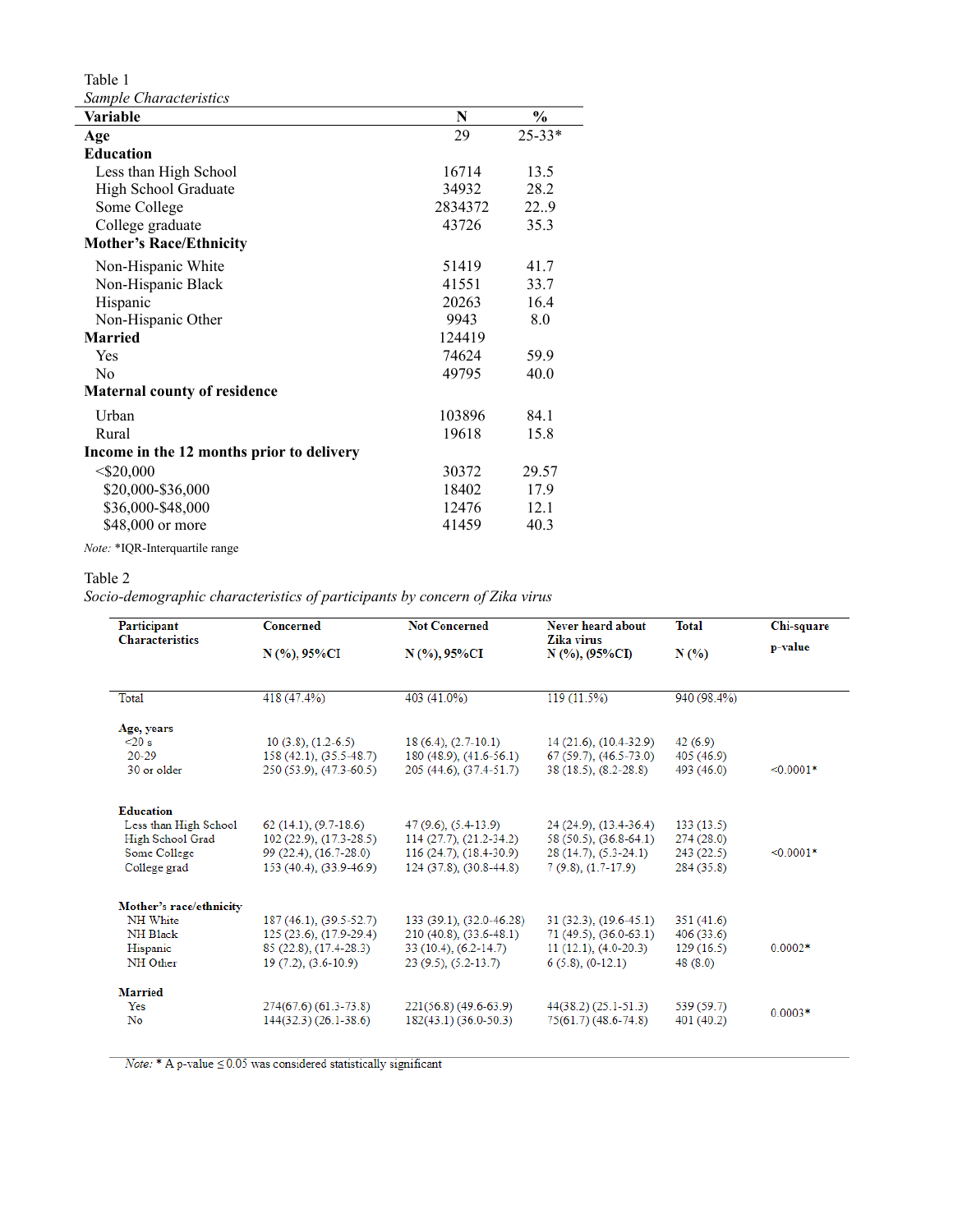# Table 3 *Socio-demographic characteristics of participants by consistency of condom use*

| Socio-demographic<br><b>Characteristics</b> | <b>Consistent</b><br>$N$ (%), 95%CI | <b>Not Consistent</b><br>N (%), 95%CI | Total<br>N(%) | Chi-square<br>p-value |
|---------------------------------------------|-------------------------------------|---------------------------------------|---------------|-----------------------|
|                                             |                                     |                                       |               |                       |
| Total                                       | 75 (8.7%)                           | 769 (91.2%)                           | 844 (99.9%)   |                       |
| Age (years)                                 |                                     |                                       |               |                       |
| $\leq 20$                                   | $4(10.1), (0.42-19.8)$              | $30(5.5), (3.1-7.9)$                  | 34(5.9)       |                       |
| $20 - 29$                                   | $27(35.2), (20.1-50.2)$             | 340 (49.5), (44.5-54.6)               | 367(48.3)     |                       |
| 30 or older                                 | 44 (54.6), (38.8-70.4)              | 399 (44.8), (39.8-49.8)               | 443 (45.7)    | 0.1828                |
| <b>Education</b>                            |                                     |                                       |               |                       |
| Less than high school                       | $12(13.1), (3.36-22.9)$             | $97(12.3), (9.0-15.5)$                | 109(12.3)     |                       |
| High school grad                            | $26(36.4), (20.8-52.1)$             | 220 (27.8), (23.3-32.4)               | 246(28.6)     |                       |
| Some college                                | $22(24.1), (10.2-38.0)$             | 201 (23.0), (18.8-27.3)               | 223(23.1)     |                       |
| College grad                                | 14 (26.1), (11.7-40.6)              | 247 (36.7), (31.8-41.5)               | 261(35.8)     | 0.5716                |
| Mother's race/ethnicity                     |                                     |                                       |               |                       |
| NH White                                    | $13(17.3), (5.1-29.7)$              | 324 (46.2), (41.1-51.2)               | 337(43.7)     |                       |
| NH Black                                    | $22(19.0), (6.2-31.8)$              | 322 (34.0), (29.2-38.8)               | 344 (32.8)    |                       |
| Hispanic                                    | 34 (54.8), (38.7-70.9)              | $84(12.9), (9.6-16.1)$                | 118(16.4)     | $< 0.0001*$           |
| NH Other                                    | $5(8.6), (0-17.7)$                  | $35(6.7)$ , $(4.1-9.4)$               | 40(6.9)       |                       |
| <b>Married</b>                              |                                     |                                       |               |                       |
| Yes                                         | $32(44.3), (28.5-60.1)$             | 467 (62.1), (57.2-67.0)               | 499(60.5)     |                       |
| No                                          | 43 (55.6), (39.8-71.4)              | 302 (37.8), (32.9-42.7)               | 345 (39.4)    | $0.0335*$             |
| Level of concern of Zika virus              |                                     |                                       |               |                       |
| Concerned                                   | $25(33.7)$ , $(18.5-48.9)$          | 339 (42.1), (37.1-47.1)               | 364(41.4)     |                       |
| Not concerned                               | $41(57.6)$ , $(41.8-73.4)$          | 341 (46.1), (41.1-51.1)               | 382 (47.4)    |                       |
| Never heard of Zika virus                   | $9(8.6), (0-17.4)$                  | 87 (11.7), (8.4-14.9)                 | 96(11.4)      | 0.3998                |

Note: \* A p-value  $\leq\!0.05$  was considered statistically significant

#### Table 4

*Socio-demographic characteristics by consistency of condom use*

| Socio-demographic<br><b>Characteristics</b> | Consistent use of condoms $(N=75)$ |         |                                   |            |
|---------------------------------------------|------------------------------------|---------|-----------------------------------|------------|
|                                             | Crude OR (95% CL)                  | p-value | Adjusted<br>OR (95%)<br>CL)       | p-value    |
| Age (years)                                 |                                    |         |                                   |            |
| $<$ 20 years                                | $1.50(0.45-4.99)$                  | 0.5027  | $1.43(0.32-6.36)$                 | 0.6393     |
| $20-29$ years<br>30 years or older          | $0.58(0.28-1.18)$<br>Reference     | 01376   | $0.42(0.183 - 0.99)$<br>Reference | 0.047      |
| <b>Education level</b>                      |                                    |         |                                   |            |
| Less than high school                       | $1.50(0.51-4.36)$                  | 04567   | $0.40(0.10-1.55)$                 | 0.188      |
| High school grad                            | $1.83(0.75-4.44)$                  | 0.1802  | $1.14(0.36-3.60)$                 | 0.814      |
| Some college                                | $1.46(0.55-3.86)$                  | 0.4391  | $1.81(0.60-5.43)$                 | 0.288      |
| College grad                                | Reference                          |         | Reference                         |            |
| Maternal race/ethnicity                     |                                    |         |                                   |            |
| NH White                                    | Reference                          |         | Reference                         |            |
| <b>NH</b> Black                             | $1.48(0.48-4.47)$                  | 0.4899  | $1.02(0.32 - 3.16)$               | 0.970      |
| Hispanic                                    | 11.24 (4.37-28.83)                 | < 0.001 | 11.38 (3.94-32.84)                | $< 0.001*$ |
| NH Other                                    | 3.35 (0.80-13.96)                  | 0.097   | 3.32 (0.78-14.40)                 | 0.103      |
| Married                                     |                                    |         |                                   |            |
| Yes                                         | Reference                          |         | Reference                         |            |
| No                                          | $2.06(1.04-4.03)$                  | 0.0365  | $1.81(0.75-4.32)$                 | 0.181      |
| Level of concern of<br><b>Zika Virus</b>    |                                    |         |                                   |            |
| Concerned                                   | $1.70(0.51-5.66)$                  | 0.8941  | $0.90(0.21-3.70)$                 | 0.883      |
| Not concerned                               | $1.09(0.30-3.84)$                  | 0.3874  | $0.67(0.17-2.50)$                 | 0.547      |
| Never heard of Zika                         | Reference                          |         | Reference                         |            |
| <b>Virus</b>                                |                                    |         |                                   |            |

Note: Adjusted Odds Ratio (adjusted for covariates such as maternal race/ethnicity, maternal education, and marital status of moms & ZIKA VIRUS concern level). \* A p-value  $\leq 0.05$  was considered statistically significa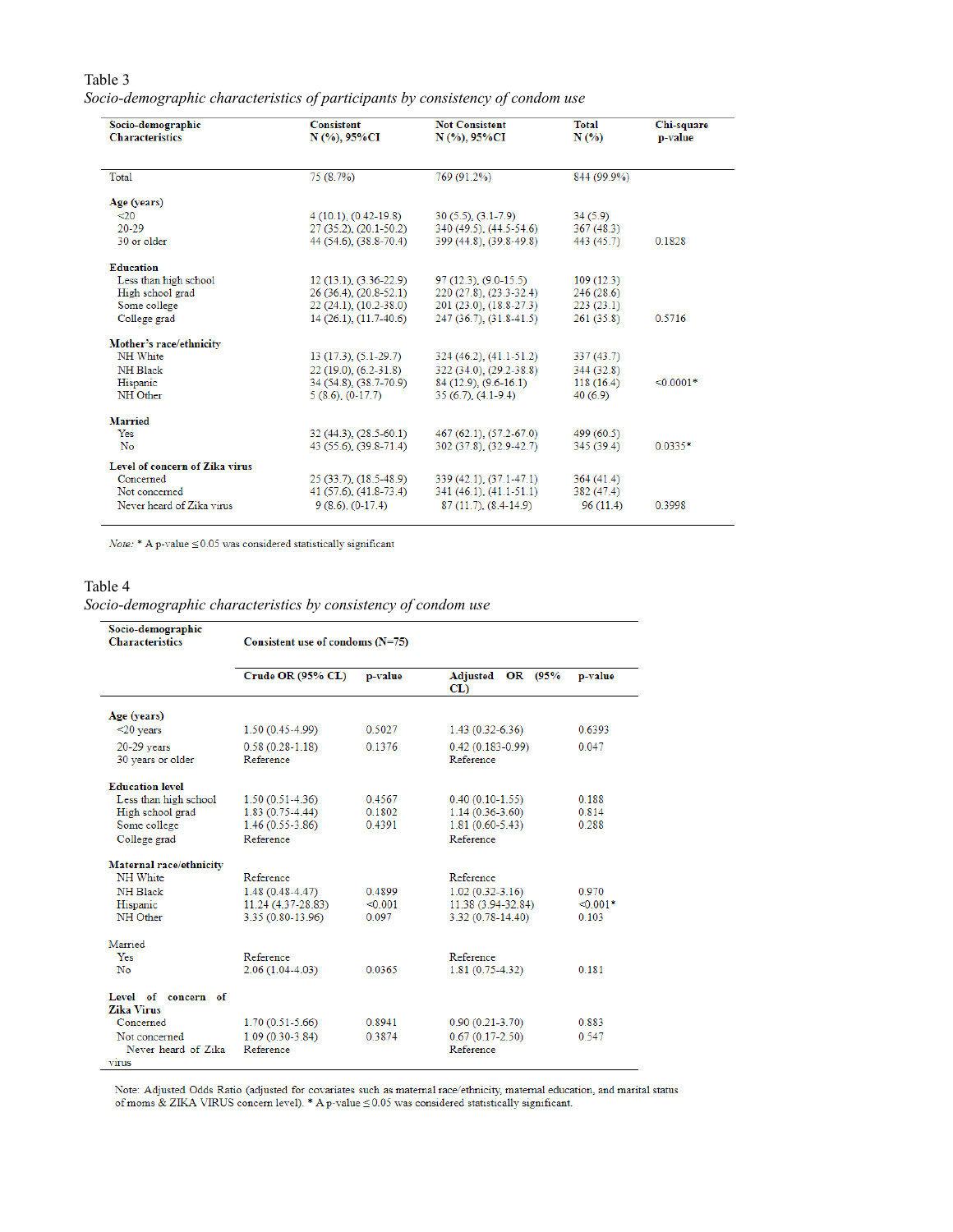### **DISCUSSION**

Zika virus infection can cause severe health complications if acquired during pregnancy including microcephaly and other congenital anomalies in the developing fetus, but transmission during pregnancy can be prevented. It is imperative to develop an understanding of concern about Zika virus among pregnant women as this can influence their Zika virus preventative behaviors. The purpose of this study was to gain an understanding of Zika virus concern among women in Georgia with live births in 2017 and to examine the frequency of condom use among those who were sexually active during their most recent pregnancy.

Less than half (47.4%) of women in Georgia were concerned about getting infected with Zika virus and this distribution of concern was significantly different by race/ethnicity, maternal level of education, maternal age, and marital status of these women. This finding however is in contrast to a similar study (D'Angelo et al., 2017) conducted in Puerto Rico using a methodology adapted from PRAMS where a higher percentage (93.4%) of concern about Zika virus was found among women who had live birth in 2016. This could have been attributed to the occurrence of a large outbreak of Zika virus in Puerto Rico from January 2016 to March 2017 that affected more than 3000 pregnant women (Simeone et al., 2016). In addition, cases of Zika virus in Puerto Rico were locally acquired, unlike Georgia where cases of Zika virus were travel-related (Simeone et al., 2016).

Another study conducted by Curry et al. (2018) found results comparable to the study in Puerto Rico where 86.7% of the women in the desiring pregnancy group were concerned that they would become infected with Zika virus compared to few (47.7%) of the women in the group that not desire pregnancy in the next year. This could be because the majority (89.8%) of these women had received information on Zika virus from media and television outlets and the study was conducted during the four weeks immediately following the announcement of local Zika virus transmission (Curry et al., 2018). Another study conducted by Prue et al. (2017) among pregnant women in the U.S. Virgin Islands (USVI) found that more than half of the respondents (54.4%) reported Zika virus as a serious concern although there were varying levels in perceptions of susceptibility among them. It is to be noted that this study was conducted after Zika virus response measures were initiated for these pregnant women which included interventions such as education and outreach measures for prevention of Zika virus (Prue et al., 2017). In addition, the study found that more than half of these pregnant women were aware of health effects of Zika virus (Prue et al., 2017).

In the current study, the finding of a lower percentage of concern about Zika virus among pregnant women in Georgia could be due to many possible reasons. At the time of the study, there had been no local autochthonous transmission of Zika virus in Georgia and so these women may not have felt at risk from getting infected with Zika

virus. Furthermore, it is possible that limited knowledge about the potential for sexual transmission impacted their level of concern. In a study in Kentucky, a smaller proportion of survey respondents were aware that the virus could be sexually transmitted (Heitzinger et al., 2018). Also, most cases of Zika virus infection are asymptomatic, and disease is self-limiting which could be another reason for low concern of Zika virus among these women. Some of these women may not have received counselling about Zika virus infection during their prenatal visits as we found that more than 10% of these women never heard about Zika virus.

After reviewing data on behaviors among sexually active women during pregnancy, this study showed a low percentage (10%) of consistent condom users among these women. The reasons for this low percentage are unknown. The knowledge of sexual transmissibility of Zika virus could influence Zika virus preventative behaviors, especially condom use as found in a study conducted among travelers from the United States in 2019 (Nelson et al., 2019).

Unfortunately, this study did not explore the association between knowledge of sexual transmissibility of Zika virus among these women and their condom use behavior, due to limitations in PRAMS survey design. While concern about Zika virus could influence Zika preventative behavior such as condom use, we did not find any association between consistent condom use behavior among these women and their personal concern about Zika virus. This finding was supported by another study in 2018 where condom use among a nationally representative sample of sexually active adults in the United States was not significantly associated with Zika virus concern (Guerra-Reyes et al., 2018).

In contrast, another study by Essen et al. (2019) examined condom use throughout pregnancy during the Zika outbreak in Puerto Rico showed a slightly higher percentage (20.9%) of consistent condom use among sexually active pregnant women. This finding was associated with counseling of these women by healthcare providers, which emphasized the importance of health provider counseling on Zika preventative behaviors (Essen et al., 2019). The most common reason for lack of consistent condom use among these women were because of their thinking that their partner did not have Zika virus and their thinking that condoms were not needed during pregnancy which does suggest that there could be personal barriers to condom use among these pregnant women (Essen et al., 2019). More notable in our study was the behavior of consistent condom use during pregnancy was more common among women of Hispanic race/ethnicity. This is positive and encouraging as this has implications for prevention of all sexually transmitted diseases including Zika virus. In our study we could not explore reasons for the practice of consistent condom as a limitation of the study design. Previous research by Quadagno et al. (1998) examined the influence of ethnicity on sexual behaviors and found that ethnicity influenced joint decision making regarding the timing and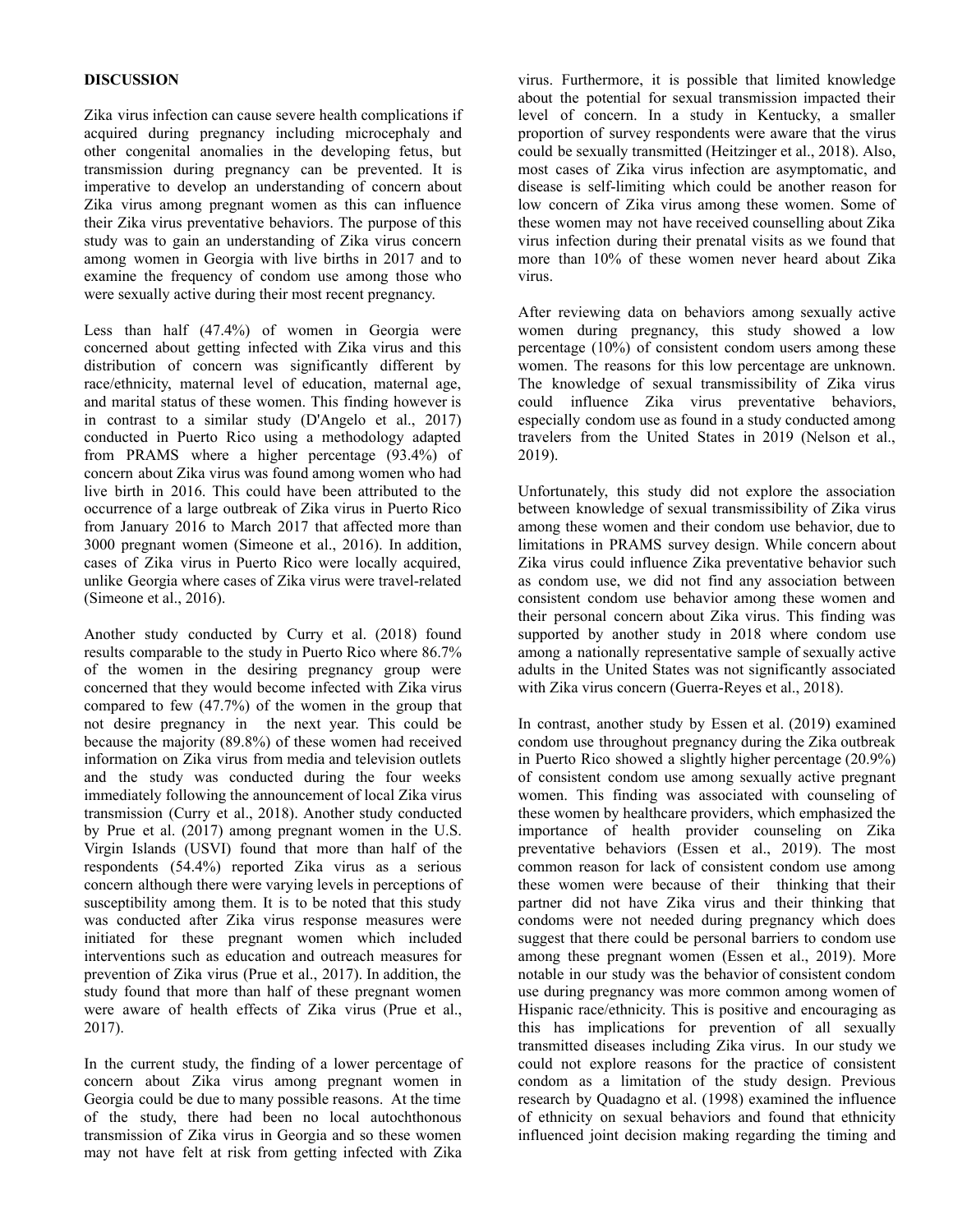type of sexual activities for Hispanic but not for African American women.

Another study conducted by Soler et al. (2000) found that Black and Hispanic women reported higher levels of consistent condom use (15%-17%) when compared to White women (4%). Another study by Sangi-Haghpeykar et al. (2003) examined condom-related attitudes among Hispanic women and found that Hispanic women with concurrent partners appear to have more favorable attitudes to condoms and use them more consistently. The study also found that the behavior of consistent condom use among these women were associated with their higher perception of risk for both HIV and sexually transmitted diseases (Haghpeykar et al., 2003).

On the contrary, in our study it is noteworthy to highlight that Non-Hispanic White women were found not to be consistently using condoms when having sex during pregnancy. This finding is consistent with results by Copen (2017) in a nationally representative of women and men aged 15-44 in the United States using the National Survey of Family Growth (NSFG); where it was found that prevalence of consistent condom use was the least among Non-Hispanic white women when compared to other race groups. This could be because attitudes regarding contraceptive methods differ among Latina, Black and White young adult women as found in a study conducted by Rocca & Harper (2012). In addition, data from 2017-2019 National Survey of Family Growth that examined current contraceptive use among women aged 15-49 found that the pill was most used among non-Hispanic white women (17.8%) than among Hispanic (7.9%) and non-Hispanic black (8.1%) women in the United States (Daniels & Abma, 2018).

# **Limitations**

Our study has several limitations. First, the data are not representative of all pregnancies in Georgia. The sample only included women who had live births in 2017. Second, since this study used self-reported data collected by participants, there is the potential for this information to be subjected to recall bias that could have caused underreporting of Zika virus preventative behaviors practiced throughout pregnancy. Third, the data for this study is limited as data was collected for one year which is in 2017 and the data are cross-sectional, so they can not imply any causality. Fourth, the study had some missing data which is a limitation of this study. Missing observations are excluded from analyses, and the percentage of missing values is noted when it equals or exceeds 10%. A higher percentage (13%) was noted for a variable such as household income due to non-response. No imputation procedures were used for non-response to this variable. However, this may not limit generalizability of the findings as the study population is intended to be a representative sample of women who are residents in Georgia and the data set is weighted for sample design, non-response, and non-coverage. In addition, the response rate for the study was 70% which exceeds the CDC's response rate threshold

of 55% for inclusion of information in reports, publications, and data made available to the public (Shulman et al., 2018).

#### **CONCLUSIONS**

Our findings confirm that the level of concern about Zika virus during pregnancy was low among women in Georgia who gave live birth in 2017. Currently, there is no threat to Zika virus from autochthonous transmission in Georgia. However, there is no guarantee that this will continue in future. The epidemiology of pathogens could evolve, and new pathogens could emerge. SARS-CoV-2 is an example of an emerging new pathogen in the current global pandemic where there is limited data on its health effects on pregnant women. Therefore, our research demonstrates that it is important to understand and engage with pregnant women to understand their concern and behaviors for risk reduction of infectious diseases during pregnancy. This can enable better informed decisions to be made, and more focused and appropriate health protection strategies for pregnant women can be developed. Furthermore, the differences by race/ethnicity for preventative behavior during pregnancy indicate that implementation of programs should focus on addressing cultural barriers that might hinder preventative behaviors such as consistent use of condoms to prevent sexual transmission of Zika virus during pregnancy.

#### **References**

- Besnard, M., Eyrolle-Guignot, D., Guillemette-Artur, P., Lastere, S., Bost-Bezeaud, F., Marcelis, & Mallet, H. P. (2016). Congenital cerebral malformations and dysfunction in fetuses and newborns following the 2013 to 2014 Zika virus epidemic in French Polynesia. *Euro Surveillance, 21*(13). https:// doi:10.2807/1560-7917.ES.2016.21.13.30181
- Bonaldo, M. C., Ribeiro, I. P., Lima, N. S., Dos Santos, A. A. C., Menezes, L. S. R., da Cruz, S. O. D.,& Brasil, P. (2016). Isolation of Infective Zika Virus from Urine and Saliva of Patients in Brazil. *PLoS Neglected Tropical Diseases, 10*(6), https://doi.org/10.1371/journal.pntd.0004816
- Calvet, G., Aguiar, R. S., Melo, A., Sampaio, S. A., de Filippis, I., Fabri, A., Araujo, E., de Sequeira, P. C., de Mendonça, M., de Oliveira, L., Tschoeke, D. A., Schrago, C. G., Thompson, F. L., Brasil, P., Dos Santos, F. B., Nogueira, R., Tanuri, A., & de Filippis, A. (2016). Detection and sequencing of Zika virus from amniotic fluid of fetuses with microcephaly in Brazil: a case study. *The Lancet. Infectious diseases, 16*(6), 653–660. https://doi.org/10.1016/S1473-3099(16)00095-5
- Copen C. E. (2017). Condom Use During Sexual Intercourse Among Women and Men Aged 15-44 in the United States: 2011-2015 National Survey of Family Growth. *National Health Statistics Reports,* (105), 1–18. 62-6
- Curry, C. L., Tse, C., Billero, V., Hellerstein, L., Messore, M., & Fein, L. (2018). Knowledge and perceptions of Zika virus among reproductive-aged women after public announcement of local mosquito-borne transmission. *The Journal of Obstetrics and Gynaecology Research, 44*(3), 503–508. <https://doi.org/10.1111/jog.13533>
- D'Angelo, D. V., Salvesen von Essen, B., Lamias, M. J., Shulman, H., Hernandez-Virella, W. I., Taraporewalla, A. J., Vargas, M. I., Harrison, L., Ellington, S. R., Soto, L., Williams, T.,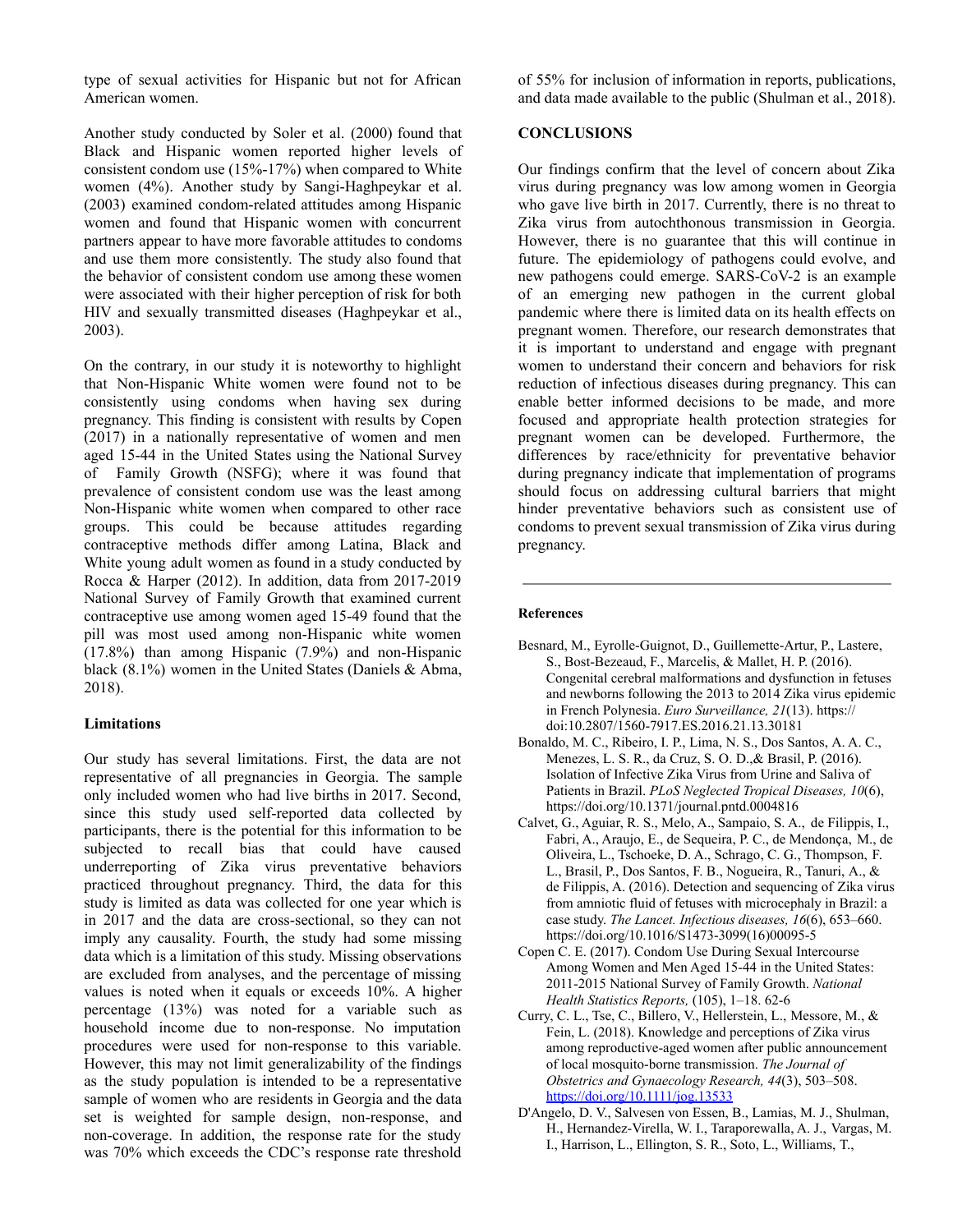Rodriguez, A., Shapiro-Mendoza, C. K., Rivera, B., Cox, S., Pazol, K., Rice, M. E., Dee, D. L., Romero, L., Lathrop, E., & Warner, L. (2017). Measures Taken to Prevent Zika Virus Infection During Pregnancy - Puerto Rico, 2016. *MMWR. Morbidity and Mortality Weekly Report*, *66*(22), 574–578. https://doi.org/10.15585/mmwr.mm6622a2

Dick, G. W. A., Kitchen, S. F., & Haddow, A. J. (1952). Communications: Zika virus. I. Isolations and serological specificity. *Transactions of the Royal Society of Tropical Medicine and Hygiene, 46*(5), 509-520. doi:10.1016/0035-9203(52)90042-4

Georgia Department of Public Health (DPH), (2017, December 4). *Zika* <https://dph.georgia.gov/zika>

Duffy, M. R., Chen, T. H., Hancock, W. T., Powers, A. M., Kool, J. L., Lanciotti, R. S., & Hayes, E. B. (2009). Zika virus outbreak on Yap Island, Federated States of Micronesia. *New England Journal of Medicine, 360*(24), 2536-2543. doi:10.1056/NEJMoa0805715

Essen, B. S. von, Kortsmit, K., Warner, L., D'Angelo, D. V., Shulman, H. B., Virella, W. H., Taraporewalla, A., Harrison, L., Ellington, S., Shapiro-Mendoza, C., Barfield, W., Smith, R. A., Jamieson, D. J., Cox, S., Pazol, K., Díaz, P. G., Herrera, B. R., & Bernal, M. V. (2019). Preventing sexual transmission of Zika virus infection during pregnancy, Puerto Rico, USA, 2016. *Emerging Infectious Diseases, 25*(11), 2115–2119

Ferrer, R., & Klein, W. M. (2015). Risk perceptions and health behavior. *Current Opinion in Psychology, 5*, 85-89. doi:10.1016/j.copsyc.2015.03.012

Filipe, A. R., Martins C. M., & Rocha H. (1973). Laboratory infection with Zika virus after vaccination against yellow fever. *Arch Gesamte Virusforsch, 43*(4), 315-319. doi:10.1007/bf01556147

Foy, B. D., Kobylinski, K. C., Chilson Foy J. L., Blitvich, B. J., Travassos da Rosa A., Haddow A. D., & Tesh R. B. (2011). Probable non-vector-borne transmission of Zika virus, Colorado, USA. *Emerging Infectious Diseases, 17*(5), 880-882. doi:10.3201/eid1705.101939

Guerra-Reyes, L., Fu, T. J., Williams, D., Herbenick, D., Dodge, B., Reece, M., & Fortenberry, J. D. (2018). Knowledge of Zika and perception of risk among sexually-active adults in the United States of America: results from a nationally representative sample. *Pan American Journal of Public Health, 42*, 43. https://doi:10.26633/RPSP.2018.43

Hennessey, M., Fischer, M., & Staples, J. E. (2016). Zika Virus Spreads to New Areas - Region of the Americas, May 2015-January 2016. *MMWR. Morbidity and Mortality Weekly Report, 65*(3), 55-58. doi:10.15585/mmwr.mm6503e1

Heitzinger K, Thoroughman DA, Porter KA. Knowledge, attitudes, and practices of women of childbearing age testing negative for Zika virus in Kentucky, 2016. *Preventive Medicine Reports. 2018*;10:20-23. Published 2018 Feb 6. doi:10.1016/j.pmedr.2018.01.002

Heymann, D. L., Hodgson, A., Sall, A. A., Freedman, D. O., Staples, J. E., Althabe, F., Baruah, K., Mahmud, G., Kandun, N., Vasconcelos, P. F., Bino, S., & Menon, K. U. (2016). Zika virus and microcephaly: why is this situation a PHEIC? *Lancet (London, England), 387*(10020), 719–721. [https://doi.org/10.1016/S0140-6736\(16\)00320-2](https://doi.org/10.1016/S0140-6736(16)00320-2)

Jaenisch, T., Rosenberger, K. D., Brito, C., Brady, O., Brasil, P., & Marques, E. T. (2017). Risk of microcephaly after Zika virus infection in Brazil, 2015 to 2016. *Bulletin of the World Health Organization, 95*(3), 191-198. http://dx.doi.org/10.2471/BLT.16.178608

Kraemer, M. U., Sinka, M. E., Duda, K. A., Mylne, A., Shearer, F. M., Brady, O. J., & Hay, S. I. (2015). The global compendium of Aedes aegypti and Ae. albopictus occurrence. *Scientific Data, 2*, 150035. doi:10.1038/sdata.2015.35

Krow-Lucal ER, Biggerstaff BJ, Staples JE. Estimated Incubation Period for Zika Virus Disease. *Emerging Infectious Diseases. 2017 May;23*(5):841-845. doi: 10.3201/eid2305.161715.

Lanciotti, R. S., Kosoy, O. L., Laven, J. J., Velez, J. O., Lambert, A. J., Johnson, A. J., & Duffy, M. R. (2008). Genetic and serologic properties of Zika virus associated with an epidemic, Yap State, Micronesia, 2007. *Emerging Infectious Diseases, 14*(8), 1232-1239. doi:10.3201/eid1408.080287

Leung, G. H., Baird, R. W., Druce, J., & Anstey N. M. (2015). Zika Virus Infection in Australia Following a Monkey Bite in Indonesia. *The Southeast Asian Journal of Tropical Medicine and Public Health, 46*(3), 460-464. https://www.ncbi.nlm.nih.gov/pubmed/26521519

Macnamara, F. N. (1954). Zika virus: a report on three cases of human infection during an epidemic of jaundice in Nigeria. *Transactions of the Royal Society of Tropical Medicine and Hygiene, 48*(2), 139-145. doi:10.1016/0035-9203(54)90006-1

Marano, G., Pupella, S., Vaglio, S., Liumbruno, G. M., & Grazzini, G. (2016). Zika virus and the never-ending story of emerging pathogens and transfusion medicine. *Blood transfusion = Trasfusione del sangue, 14*(2), 95–100. <https://doi.org/10.2450/2015.0066-15>

Mlakar, J., Korva, M., Tul, N., Popović, M., Poljšak-Prijatelj, M., Mraz, J., Kolenc, M., Resman Rus, K., Vesnaver Vipotnik, T., Fabjan Vodušek, V., Vizjak, A., Pižem, J., Petrovec, M., & Avšič Županc, T. (2016). Zika Virus Associated with Microcephaly. *The New England Journal of Medicine, 374*(10), 951–958. https://doi.org/10.1056/NEJMoa1600651

- Moore, E., Rodriguez, X., Fernandez, D., Griffin, I., Fermin, M. E., Cap, N., & Zhang, G. (2019). Zika Testing Behaviors and Risk Perceptions Among Pregnant Women in Miami-Dade County, One Year After Local Transmission. *Maternal and Child Health Journal, 23*(8), 1140-1145. doi:10.1007/s10995-019-02756-x
- Musso, D., Nhan, T., Robin, E., Roche, C., Bierlaire, D., Zisou, K.,& Broult, J. (2014). Potential for Zika virus transmission through blood transfusion demonstrated during an outbreak in French Polynesia, November 2013 to February 2014. *Euro Surveillance, 19*(14).

<https://doi.org/10.2807/1560-7917.ES2014.19.14.20761> Nelson, E. J., Luetke, M. C., McKinney, C., & Omodior, O.

(2019).Knowledge of the Sexual Transmission of Zika Virus and Preventive Practices Against ZikaVirus Among U.S. Travelers. *Journal of Community Health, 44*(2), 377-386. https://doi.org/10.1007/s10900-018-0594-x

Nguyen, T. V., Kelly, R., Stuck, S., & Rustin, R. C. (2018). Georgia's Collaborative Approach to Expanding Mosquito Surveillance in Response to Zika Virus: Year Two. *U.S. Army Medical Department Journal* (1-18), 14-21. https://www.ncbi.nlm.nih.gov/pubmed/30165717

Oster, A. M., Russell, K., Stryker, J. E., Friedman, A., Kachur, R. E., Petersen, E. E., & Brooks, J. T. (2016). Update: Interim Guidance for Prevention of Sexual Transmission of Zika Virus--United States, 2016. *MMWR. Morbidity and Mortality Weekly Report, 65*(12), 323-325. <http://dx.doi.org/10.15585/mmwr.mm6505e1>

Petersen, L. R., Jamieson, D. J., & Honein, M. A. (2016). Zika Virus. *The New England Journal of Medicine, 375*(3), 294–295. https://doi.org/10.1056/NEJMc1606769

Plourde, A. R., & Bloch, E. M. (2016). A Literature Review of Zika Virus. *Emerging Infectious Diseases*, 22(7), 1185–1192. https://doi.org/10.3201/eid2207.151990

Prue, C. E., Roth Jr., J. N., Garcia-Williams, A., Yoos, A., Camperlengo, L., DeWilde, L., Lamtahri, M., Prosper, A., Harrison, C., Witbart, L., Guendel, I., Wiegand, D. M., Lamens, N. R., Hillman, B. anna, Davis, M. S., Ellis, E. M., Roth, J. N., Jr, & Hillman, B. (2017). Awareness, Beliefs, and